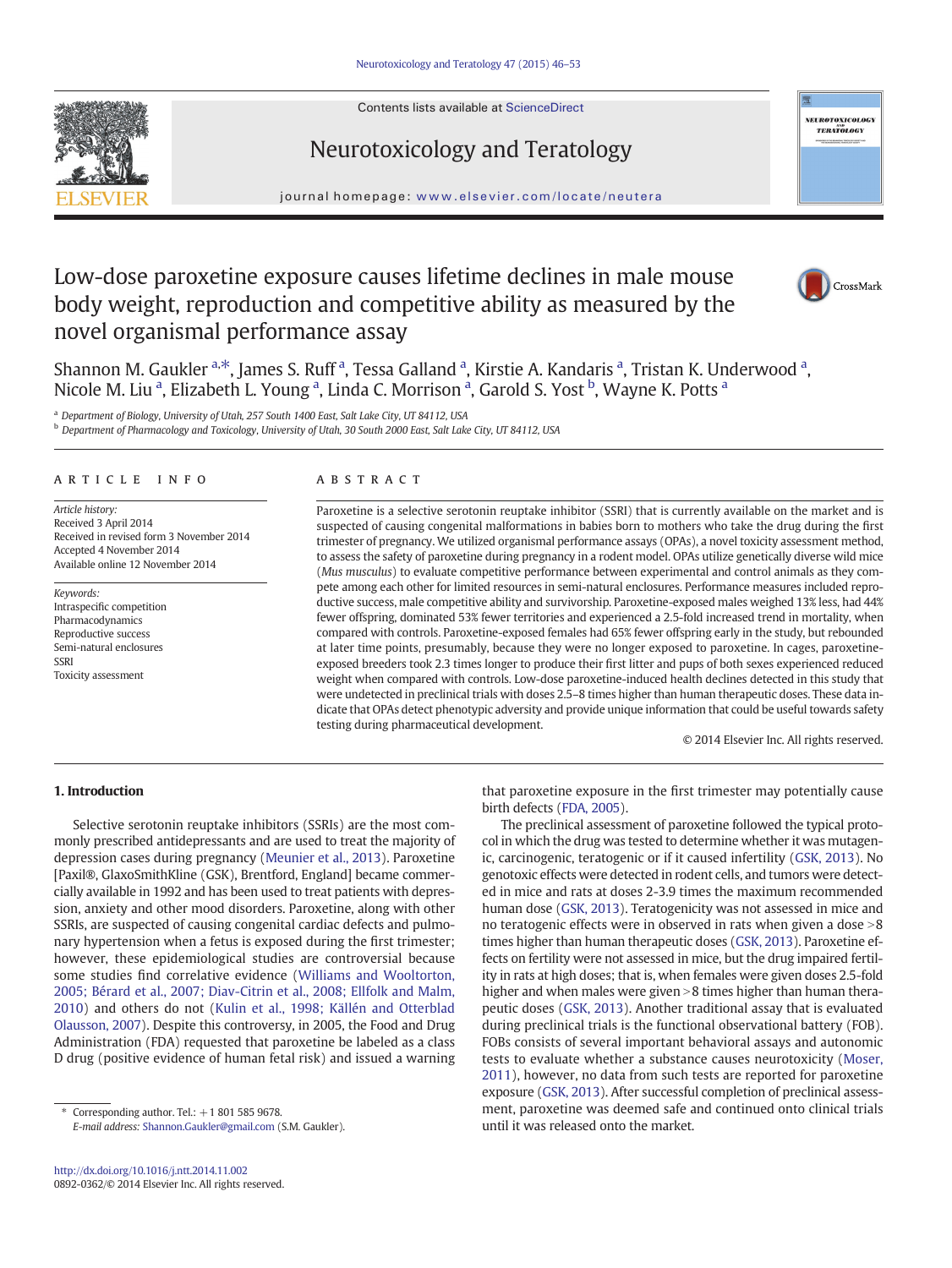Like paroxetine, many medications once considered safe are found to cause unacceptable health consequences after public release. On average, 73% of pharmaceuticals fail during clinical trials ([Lipsky and](#page-7-0) [Sharp, 2001](#page-7-0)) and 10% of FDA approved pharmaceuticals are recalled after market release ([Schuster et al., 2005\)](#page-7-0), despite the 12–15 years of research and \$1.4 billion average cost associated with each drug during development ([Miller, 2012](#page-7-0)). One cause of the high pharmaceutical failure rate is the inability of current toxicity assessment methods to detect cryptic, or otherwise undetectable, adversities during preclinical trials, particularly those present at doses near therapeutic levels and/or those occurring at low incidences.

We have developed a novel toxicity assessment research method that may be useful during preclinical assessment, known as the organismal performance assay (OPA). In several instances, OPAs have proven capable of detecting mammalian health declines that were not visible to standard laboratory methodologies. OPAs utilize genetically diverse wild-derived mice (Mus musculus) that compete among each other for limited resources in semi-natural enclosures, which allows for direct competition between treatment and control individuals. OPAs assess the quality of individual mice (organisms) in terms of Darwinian fitness (i.e., reproductive success) and components leading to fitness (i.e., survivorship and male competitive ability), while residing in a naturalistic environment where the stresses that have shaped their evolutionary history are present. The sensitivity of the OPA derives from the fact that wild mice under social competition allows small changes in behavior or physiological performance and otherwise cryptic effects of toxicity to be manifested as measureable negative outcomes; such as relegation to inferior habitat and reduced reproduction and survival. Consequently, any degradation in almost any physiological system caused by a treatment will be detectable by the inability of mice to perform comparable to controls with whom they compete and will be revealed in OPA endpoint measures. OPAs have previously been used to quantify the adverse effects of sibling-level and cousin-level inbreeding ([Meagher et al., 2000;](#page-7-0) [Ilmonen et al., 2008\)](#page-7-0), harboring a selfish gene ([Carroll et al.,](#page-6-0) [2004\)](#page-6-0) and recently, they were the first assay to reveal the adverse effects of added sugar consumption at human-relevant levels [\(Ruff et al., 2013\)](#page-7-0). In all of these studies, OPAs found substantial deleterious effects that were missed by current methodologies.

Here OPAs are used to determine if paroxetine exposure near human therapeutic doses during in utero and into early adulthood cause fitness declines in wild mice. If paroxetine exposure adversely affects any physiological system, we hypothesize that exposed individuals will suffer reproduction and survival declines relative to control individuals while competing within enclosures. Furthermore, while generating animals for OPAs, we assessed whether paroxetine exposure negatively affects reproduction of exposed breeders and the weight of the resulting offspring.

#### 2. Materials and methods

#### 2.1. Animals

Wild-derived outbred house mice were used in this experiment. Unlike many genetically inbred mouse strains, wild mice have behavioral characteristics that allow them to function in natural and seminatural environments ([Nelson et al., 2013\)](#page-7-0). In this experiment, individuals were from the 12th generation of the colony described by [Meagher](#page-7-0) [et al. \(2000\).](#page-7-0) Genetic diversity of this colony was assessed in the 11th generation and found to be comparable to wild populations [\(Cunningham et al., 2013\)](#page-6-0). Within enclosures and breeding cages, individuals were provided access to food and water ad libitum and maintained on a 12:12 hour light:dark cycle. All procedures were approved by the University of Utah IACUC.

# 2.2. Drug exposure

Dosing was achieved by incorporating 7.5 g paroxetine (GSK, molecular formula:  $C_{19}H_{20}FNO_3 \cdot HCl$  into 50 kg of rodent chow (TD.130006; Harlan Teklad, Madison, WI). Mice consuming an average of 3 g of food per day and weigh 20 g will ingest 0.45 mg per day or 22.5 mg/kg/day. Using a standard metabolic rate conversion factor, this is equivalent to a human dose of 1.82 mg/kg/day, or a daily dose of 109.20 mg, assuming the average human weighs 60 kg ([Reagan-Shaw et al., 2008](#page-7-0)). Given that paroxetine is prescribed in the range of 20–60 mg/day ([Dunner and Dunbar, 1992;](#page-6-0) [GSK, 2013\)](#page-6-0), our dose is 1.82-fold higher than human therapeutic doses, yet lower than doses used in previous animal studies [\(Coleman et al., 1999; Rayburn et al., 2000\)](#page-6-0). Although we did not determine serum levels, one study determined that a paroxetine dose of 30 mg/kg/day achieved serum levels in mice that were comparable to human serum levels when taking the highest therapeutic dose ([Coleman et al., 1999\)](#page-6-0).

Sixty breeder pairs were selected for this experiment; 20 pairs were exposed to paroxetine while the remainder served as controls. The asymmetry in cage number is due to the production of additional control animals for another study. Prior to breeding, animals were individually housed and provided with their respective diets. To maximize the chances of detecting adverse effects, both females and males were exposed to paroxetine prior to breeding (females were exposed to paroxetine eight days prior and males five days). Exposure to paroxetine continued when breeders were paired. By exposing both females and males, we were consistent with previous rodent studies [\(Coleman](#page-6-0) [et al., 1999; Rayburn et al., 2000; El-gaafarawi et al., 2005\)](#page-6-0), and it is likely that any adverse effects detected in the progeny are due to in utero exposure because birth defects have been observed in humans when women are prescribed paroxetine during pregnancy ([Diav-Citrin et al.,](#page-6-0) [2008](#page-6-0)). Breeding pairs were kept together until a maximum of four litters were produced to ensure enough animals for OPA assessment. At 28 days of age, pups were weaned and housed in same-sex sibling cages. Upon weaning, individual weight, sex and litter size data were collected and paroxetine exposure continued until animals were released into semi-natural enclosures [\(Fig. 1\)](#page-2-0). By exposing offspring in utero and through early adulthood (rather than stopping the exposure at weaning), the duration maximized the ability of OPAs to detect health consequences. This is because once animals were released into enclosures they were all fed the control diet, as currently, we are unable to keep animals on their respective diets while they are free ranging during OPAs. Upon release into enclosures, both paroxetine-exposed and control animals were provided with the control diet ad libitum; switching the paroxetine-exposed animals to the control diet (rather than switching control animals to the paroxetine diet) was a more conservative approach of detecting fitness impacts, because OPAs would then be assessing the effects of a previous exposure.

# 2.3. Semi-natural enclosures

Enclosures have previously been described in [Ruff et al. \(2013\).](#page-7-0) Briefly, the indoor enclosures are approximately 30  $m<sup>2</sup>$  and consist of two types of territories, optimal ( $n = 4$ ) and suboptimal ( $n = 2$ ). Each optimal territory contained a defendable box with multiple dark nesting sites and direct access to food. Suboptimal territories contained two nesting boxes exposed to light and had indirect access to food. Territories were separated by hardware mesh that is easily climbed, but added an element of spatial complexity (Fig. S1).

Five independent OPA populations were established and maintained for 28 weeks. OPA populations consisted of eight males and 14-16 females, for a total of 116 animals (40 males, 76 females); these animals are referred to as population founders. Half of the individuals of each sex were paroxetine-exposed while the remainder served as controls; this population structure allows paroxetine individuals to directly compete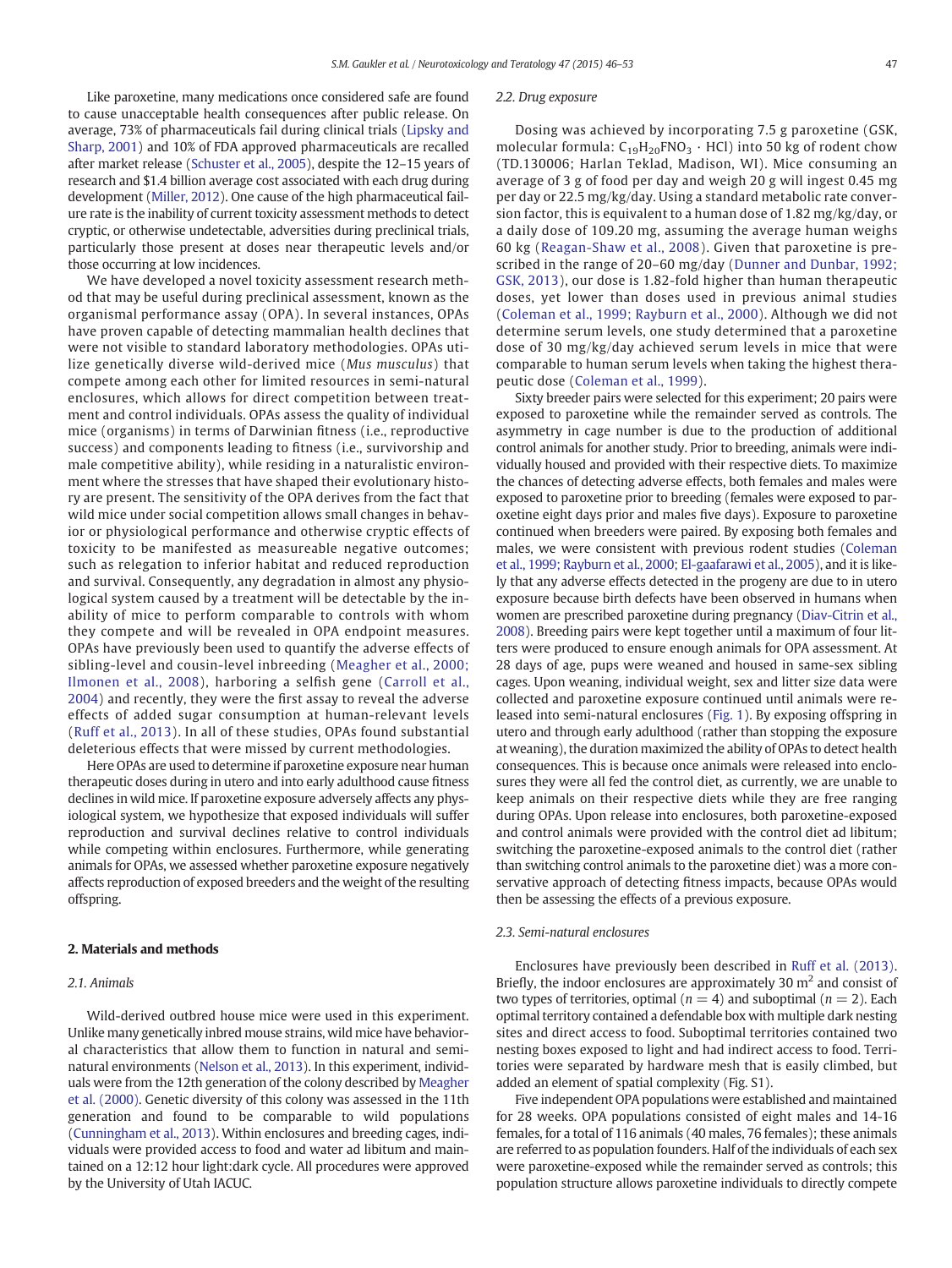<span id="page-2-0"></span>

Fig. 1. Schematic of paroxetine exposure. Sixty females and sixty males were selected and individually housed. Twenty females and twenty males were exposed to 22.5 mg/kg/d of paroxetine approximately one week prior to pairing while the remaining individuals received the control diet. Breeders were paired and kept together until a maximum of four litters were produced; exposure to paroxetine continued. Once litters were 28 days old, offspring were weaned and separated into cages with same sex siblings; exposure to paroxetine continued. Upon early adulthood, males and females from both the paroxetine and control treatments were released into semi-natural enclosures. Males were on average 14.3 (SEM  $\pm$  0.74) weeks old and females were 18.9 (SEM  $\pm$  0.80) weeks old at the time of enclosure release. Once animals were in enclosures, paroxetine exposure ceased and all animals were provided with the control diet. Gray shaded boxes depicts when paroxetine exposure occurred.

with control individuals for mates, resources and territories. Enclosure space and population size created a population density within the range observed in the wild [\(Sage, 1981](#page-7-0)).

Upon release into enclosures, male mice were on average 14.3 (SEM  $\pm$  0.74) weeks old and females were 18.9 ( $\pm$ 0.80) weeks old. Males were released into enclosures with non-experimental females to allow males to establish territories, which prevented incidental breeding, or random mating, during the initial social chaos of population formation. One week later, after males established their social hierarchy, non-experimental females were then removed and replaced with experimental females. Male founders were unrelated at the cousin level or above with the exception that three populations consisted of one set of brothers and one population consisted of two sets of brothers. Additionally, all populations consisted of sister pairs and four populations consisted of sister trios. At most, one male per treatment was in a population containing two of his sisters. When relatedness was present, it was balanced between treatments.

# 2.4. Reproductive success

Reproductive success of founders was determined by removing and genotyping all offspring in enclosures. Every five weeks, research personnel conducted a "pup sweep," in which all offspring were removed, sacrificed and had a tissue sample collected for genetic analyses. As the gestation period of mice is three weeks, the first pup sweep occurred on week eight, then, every sweep following occurred on fiveweek intervals; this sweep schedule prevented offspring from reaching sexual maturity in enclosures. A total of 872 samples were collected with an average of 174.4  $\pm$  17.1 (M  $\pm$  SEM) offspring per population.

In three of the five populations, reproductive success was determined on a population-level by examining sex-specific allelic variants that have been previously described in [Meagher et al. \(2000\)](#page-7-0). Briefly, non-overlapping allelic variants were assigned to founders of each treatment (paroxetine-exposed or control). Females were selected upon allelic variants of the mitochondrial genome and males upon the Y-chromosome. The output of male reproductive success in these populations is based solely upon male offspring, as females do not possess Y-chromosomes. Reciprocal markers were assigned across populations to control for confounding effects. Mitochondrial genotypes were assessed in 626 samples (three of five populations) and obtained for 100% of offspring. Y-chromosome genotypes were assessed in all five populations to determine male reproductive output and the sex ratio of offspring. Of the 872 offspring, 414 Y-chromosome genotypes were obtained suggesting that 95% of all males were typed if the sex ratio was 1:1; successfully genotyping nearly all of the progeny allowed for a thorough analysis of founder reproductive success.

To gain a better understanding of individual-level reproductive success, parentage analysis was conducted in two populations using multiple microsatellite loci. Female reproductive success determined by microsatellite loci were converted to population level readouts (i.e., number of pups per treatment rather than number of pups per individual) and combined with the mitochondrial data for analysis. Between six and 17 autosomal microsatellite loci were amplified, scored and analyzed in a stepwise fashion. Loci used were: d1mit251, d1mit449, d3mit22, d3mit312, d3mit333, d4mit205, d5mit139, d6mit138, d9mit232, d9mit251, d12mit277, d14mit128, d17mit24, d17mit62, d17mit82, d17mit102 and d19mit110. Primer sequences were obtained from the Mouse Genome Informatics website, [The](#page-7-0) [Jackson Laboratory, Bar Harbor Maine \(http://www.informatics.jax.org/](#page-7-0) [accessed March 2014\)](#page-7-0). Primers were tagged with either CY-5 or CY-3 fluorescent dye. DNA samples were PCR-amplified and then run on  $14'' \times 17''$ , 6.25% denaturing acrylamide gel at 40 W for three to seven hours (locus dependent). Gels were imaged on a Typhoon Scanner 8600 using ImageQuant software (Amersham Biosciences, Piscataway,  $N$ ].

Parentage via multiple microsatellites was assigned using Cervus 3.0 [\(Kalinowski et al., 2007\)](#page-6-0). Genotypes of all candidate mothers and fathers and all offspring within each population were used to calculate allele frequencies. Simulations were run 10,000 cycles with an error rate of 1% to derive a delta score. Assigned parents were accepted when the trio confidence of mother, father and offspring was 95%. Using this rule, 91% (187/205) of one population was genotyped and 75% (147/195) of the second population was genotyped.

#### 2.5. Male competitive ability

For identification purposes, all animals were given a unique ear punch and received a passive integrated transponder (PIT) tag (TX1400ST, BioMark, Boise, ID) prior to enclosure release. Two sets of PIT tag antenna and readers (FS2001F-ISO, BioMark, Boise, ID) collected data on OPA populations and were rotated twice weekly among concurrent populations. Antennas were placed on top of feeding stations in each territory of an enclosure. PIT tag data were downloaded to a computer containing data logging software (Minimon, Culver City, CA). Males were assigned as territorial occupants when they possessed  $>$ 80% of the reads at a particular location. PIT tag data were collected on female mice, but were not analyzed due to the general lack of information on female dominance behavior.

#### 2.6. Survivorship

Non-invasive health checks were performed daily and extensive enclosure checks every five weeks during pup sweeps. Extensive enclosure checks were limited to avoid disrupting territoriality that increases the rate of infanticide. When deceased founders were observed, they were removed from the enclosures. The date of death was estimated upon the condition of the corpse. Severely decomposed founders were given a date half way between the date the individual was found and the last date the PIT tag of that individual was recorded.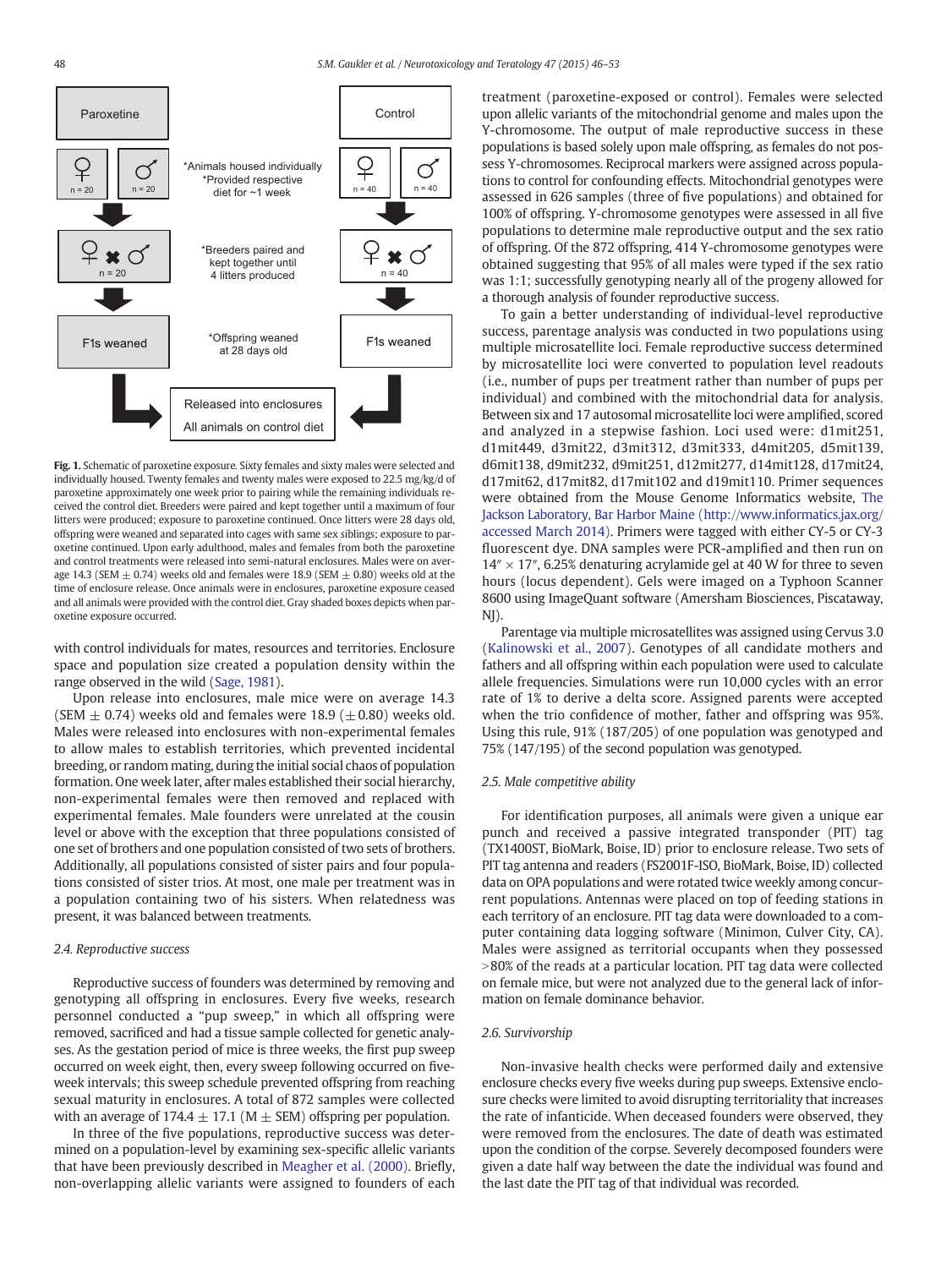# 2.7. Statistical analyses

Cox proportional hazard (PH) models were used for survivorship in enclosures and the time to produce first litter from cage data (JMP 9.0.3, SAS institute Inc., Cary NC). Generalized linear mixed models (GLMM) were used for litter size, reproductive success and male competitive ability (R 3.0.2). Reported SEMs are asymmetric because values have been back-transformed from logarithmic data. Linear mixed models (LMM) were used for wean weight and OPA body weight (R 3.0.2). A complete description of statistical analyses can be found in the supplementary information.

# 3. Results

# 3.1. Breeding cage measures

Paroxetine-exposed breeders took 2.3 times longer to produce their first litter when compared to controls (PH;  $\chi^2 = 3.98$ , p < 0.05; Fig. 2), however; litter size was not affected by treatment (GLMM;  $z = -0.58$ ,  $p = 0.56$ ). Control breeders produced an average of 4.54 (SEM  $+0.45$ , −0.41) pups in their first litter, while paroxetine-exposed breeders produced 4.09 ( $+0.83$ ,  $-0.75$ ) pups in their first litter. No effect of time (GLMM;  $z = -0.70$ ,  $p = 0.49$ ) or time by treatment was detected (GLMM;  $z = 0.65$ ,  $p = 0.52$ ). For a complete readout of mixed model results for breeding cage data, see Supplementary Table 1.

Offspring from paroxetine-exposed breeders weighed less at weaning than offspring from control breeders. Paroxetine-exposed female offspring weighed 16% less than controls with an average of 8.81 g (SEM  $\pm$  0.52), whereas control female offspring weighed 10.77 g ( $\pm$ 0.31) (LMM; t = -3.71, p < 0.001; Fig. 3A). No effect of parity on weight occurred (LMM;  $t = 1.80$ ,  $p = 0.11$ ), nor was there an interaction between treatment and parity (LMM;  $t = 0.43$ ,  $p =$ 0.68). Male offspring from paroxetine-exposed breeders weighed 25% less than controls (LMM;  $t = -3.83$ ,  $p < 0.001$ ; Fig. 3B), with pups weighing 9.63 g ( $\pm$  0.73) and control male offspring weighing 12.39 g  $(±0.37)$ . No effect of parity (LMM; t = 1.34, p = 0.18) or parity by treatment was detected (LMM;  $t = 0.41$ ,  $p = 0.69$ ).

# 3.2. OPA measures

In enclosures, paroxetine exposure had differential affects on body weight between the sexes. Upon enclosure release (model intercept, week zero), no differences were detected in body weight of paroxetine-exposed and control females (LMM;  $t = -1.04$ ,  $p =$ 0.30; [Fig. 4A](#page-4-0)). Paroxetine-exposed females weighed on average 19.39 g (SEM  $\pm$  1.03) while controls weighed 20.46 g ( $\pm$  1.25). Both groups of females gained weight over time (LMM;  $t = 5.12$ ,  $p < 0.01$ ), presumably due to pregnancy, and no interaction of time by treatment was detected (LMM;  $t = -1.64$ ,  $p = 0.11$ ). Paroxetine-exposed males weighed less



Fig. 2. Time until first litter of paroxetine-exposed and control breeders in cages. In cages, paroxetine-exposed breeders ( $n = 20$ ) took 2.3 times longer to produce their first litter when compared with control breeders  $[n = 40, (PH; \chi^2 = 3.98, p < 0.05)]$ .



Fig. 3. Offspring wean weight from paroxetine-exposed and control breeders in cages. A) In cages, female offspring from paroxetine-exposed breeders weighed 16% less than controls  $[n = 24 \text{ cages}, \text{obs} = 134 \text{ (LMM}; t = -3.71, p < 0.001)\text{].}$  B) In cages, male offspring from paroxetine-exposed breeders weighed 25% less than male offspring from control breeders [ $n = 25$  cages,  $obs = 111$  (LMM;  $t = -3.83$ ,  $p < 0.001$ )]. Lines represent means and error bars, standard error.

(LMM;  $t = -3.94$ ,  $p < 0.001$ ; [Fig. 4](#page-4-0)B) than controls upon enclosure entrance. Paroxetine-exposed males weighed 18.42 g ( $\pm$ 0.87) and controls weighed 21.75 g ( $\pm$  0.90). Both groups of males gained weight over time (LMM;  $t = 2.60$ ,  $p = 0.05$ ), but no time by diet interaction was detected (LMM;  $t = -0.22$ ,  $p = 0.83$ ), indicating that paroxetine-exposed males weighed 13% less than controls throughout the duration of the experiment. For a complete readout of mixed model results for OPA body weight measures, see Supplementary Table 2.

Female reproductive success was hindered by paroxetine exposure (GLMM;  $z = -5.03$ , p < 0.0001; [Fig. 5A](#page-4-0)) at week eight (model intercept), where mean reproduction of paroxetine-exposed females was 65% less than controls. Paroxetine-exposed females had an average of 10.68 ( $+1.44$ ,  $-1.26$ ) offspring per population, while control females had an average of 20.16 ( $+1.63$ ,  $-1.51$ ) offspring per population. No effect of time was detected (GLMM;  $z = -0.63$ ,  $p = 0.53$ ). However, there was a significant interaction between time and treatment (GLMM;  $z = 3.95$ ,  $p < 0.0001$ ), suggesting that paroxetine-exposed female reproduction increased over time. As exposure had significant and opposing effects in regard to the intercept and slope of the linear model, post-hoc t tests were conducted at each pup sweep and the only significant difference detected was at week eight ( $p < 0.05$ ). For a complete readout of mixed model results for OPA reproduction and competitive ability, see Supplementary Table 3.

Paroxetine exposure also negatively affected male reproductive success as measured by male offspring, where paroxetine-exposed males had 44% fewer offspring than controls (GLMM;  $z = -2.72$ , p  $\le$ 0.01; [Fig. 5B](#page-4-0)). At week eight (model intercept), mean reproduction of paroxetine-exposed males was on average  $5.25$  (SEM  $+1.07, -0.90$ ) male offspring per population. Control males sired an average of 8.71  $(+1.09, -0.96)$  male offspring per population. Male founders from both treatments had an increase in reproductive success over time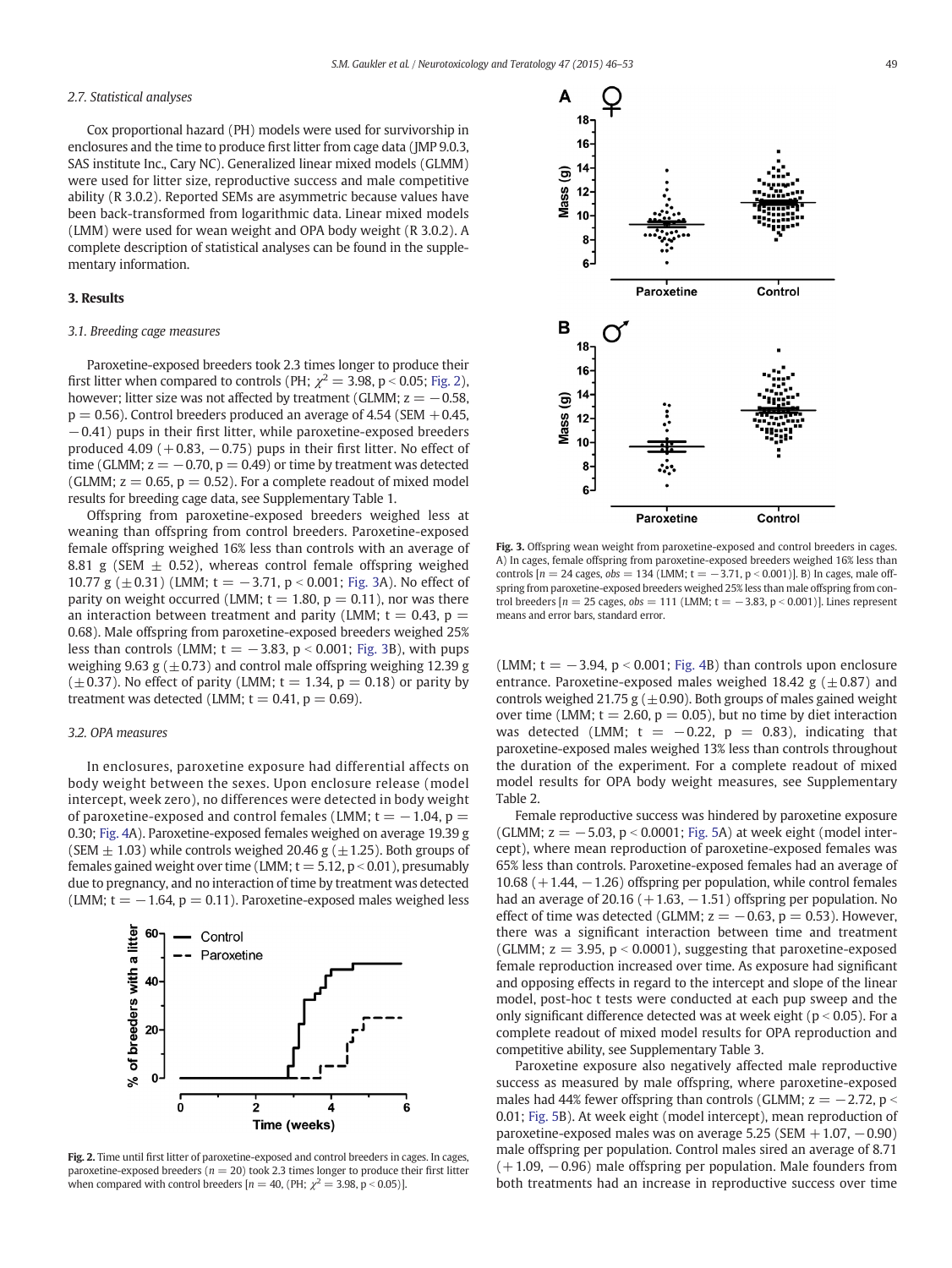<span id="page-4-0"></span>

Fig. 4. Body weight of paroxetine-exposed and control founders in enclosures. A) Female body weight did not differ between treatments [ $n = 76$  mice,  $obs = 386$  (LMM; t =  $-1.04$ ,  $p = 0.30$ ]. B) Paroxetine-exposed males weighed 13% less than controls over the duration of the study  $[n = 40$  mice,  $obs = 179$  (LMM;  $t = -3.94$ ,  $p < 0.001$ )]. Lines connect means and error bars represent standard error.

(GLMM;  $z = 2.16$ ,  $p = 0.03$ ), but no time by treatment interaction was detected (GLMM;  $z = -0.51$ ,  $p = 0.61$ ), indicating that paroxetineexposed males had reduced reproductive success throughout the study.

Male competitive ability was adversely impacted by paroxetineexposure, where paroxetine males occupied 53% fewer territories than controls. At week three (model intercept) control males occupied 47% of the territories, while paroxetine-exposed males occupied 22% territories (GLMM;  $z = -4.11$ ,  $p < 0.0001$ ; Fig. 6); leaving 31% of the territories undefended. The percent of undefended territories is not unusual because 2/6 (or 33%) were suboptimal and often difficult to defend. There was no difference in territorial occupancy over time (GLMM;  $z = -0.14$ ,  $p = 0.89$ ), nor was there a difference in the time by diet interaction (GLMM;  $z = 0.18$ ,  $p = 0.86$ ), indicating that the differential acquisition of territories by control and paroxetine-exposed males was consistent across the study.

No differences were detected in mortality between paroxetineexposed and control females (PH;  $\chi^2$  = 0.66, p = 0.42; [Fig. 7](#page-5-0)A). Female mortality rates did not differ in replicate populations (PH;  $\chi^2 = 3.51$ ,  $p = 0.48$ ), nor was there a difference in the effect of treatment among populations (PH;  $\chi^2 = 3.35$ , p = 0.50). A marginally significant trend was detected in which male mortality was increased approximately 2.5-fold by paroxetine exposure (PH;  $\chi^2 = 3.27$ , p = 0.07; [Fig. 7B](#page-5-0)). Male mortality rate did not differ in replicate populations (PH;  $\chi^2$  = 5.24,  $p = 0.26$ ), nor was there a difference in the effect of treatment among populations (PH;  $\chi^2$  = 3.77; p = 0.44).

# 4. Discussion

By utilizing OPAs, we detected numerous adverse effects when animals were exposed to paroxetine in utero through early adulthood.



Fig. 5. Reproductive success of paroxetine-exposed and control founders in enclosures. A) Paroxetine-exposed females had 65% fewer offspring at week eight  $[n = 5$  populations,  $obs = 50$  (GLMM;  $z = -5.03$ , p < 0.0001)], but had more offspring over time (GLMM;  $z =$ 3.95,  $p < 0.0001$ ). This was confirmed with post-hoc tests indicating that at week eight, reproduction was significantly different; however, no differences were seen at other time points. B) Paroxetine-exposed males had 44% fewer male offspring compared with controls across the study  $[n = 5$  populations,  $obs = 50$  (GLMM;  $z = -2.72$ ,  $p < 0.01$ )]. Lines connect means of the five populations at each time point for each sex and error bars represent standard error.

OPA characterization can illustrate phenotypes that are invisible under laboratory conditions, but are nonetheless important biologically and knowing that these phenotypes exist allows for the molecular



Fig. 6. Competitive ability of paroxetine-exposed and control males in enclosures. Paroxetine-exposed males occupied 54% fewer territories than controls over the duration of the study  $[n = 5$  populations,  $obs = 122$  (GLMM;  $z = -4.11$ ,  $p < 0.0001$ )]. Control males occupied 47% of the territories, paroxetine-exposed males occupied 22% territories and the remaining 31% of the territories were undefended. A male was considered a territorial occupant if  $>80\%$  of his reads were at a particular location. The undefended territories still contain male mice however, <80% of male reads at this location belonged to a single individual. Points represent the mean number of territories of five populations. To aid in visualization, time points from five-week intervals have been pooled, except for the first time point, which consists of 8 weeks. For example, time point week 8 consists of all data points collected from weeks 1-8; time points displayed at week 13 consists of all data points collected from weeks 9-13 and so on. Lines connect means of the five populations and error bars represent standard error.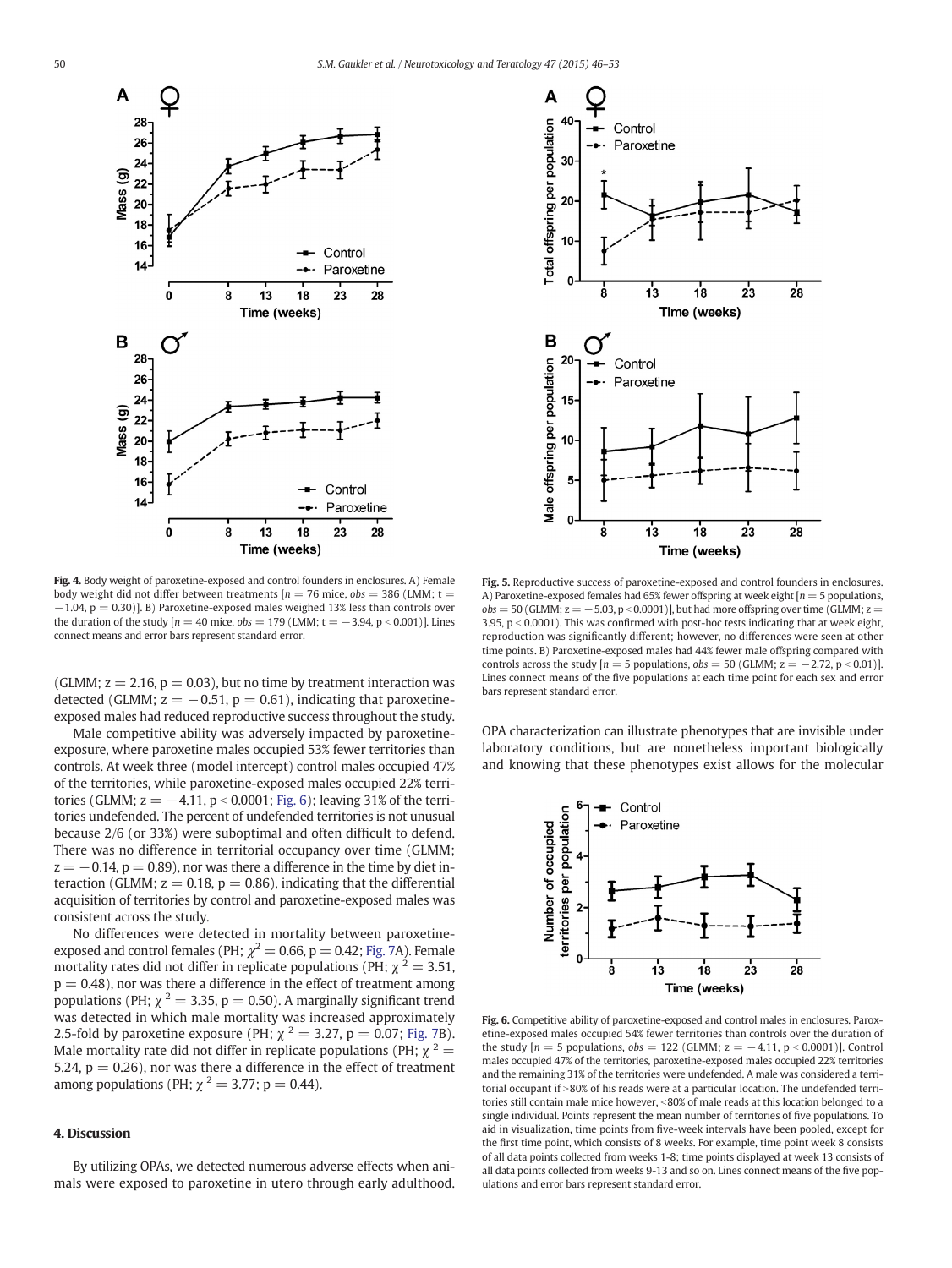<span id="page-5-0"></span>

Fig. 7. Survivorship of paroxetine-exposed and control animals in enclosures. A) No differences in mortality were detected between treatments in females  $[n = 76$  (PH;  $\gamma^2 = 0.66$ ,  $p = 0.42$ ]. B) Paroxetine-exposed males ( $n = 40$ ) experienced a marginally significant, 2.5-fold increase in mortality rate when compared to controls (PH;  $\chi^2 = 3.27$ , p = 0.07).

characterization to begin. The phenotypes detected in this study are likely caused by paroxetine disrupting several mechanisms, whose descriptions follow.

In cages, paroxetine-exposed breeders took 2.3 times longer to produce their first litter when compared with controls, potentially caused by endocrine disruption. Within the estrus cycle, a surge of luteinizing hormone (LH) occurs at the time of ovulation allowing for fertilization of the ovum. A reduction in LH levels, along with other important reproductive hormones (i.e., estradiol, progesterone) has been observed after paroxetine exposure in female rats [\(El-gaafarawi et al., 2005\)](#page-6-0). These hormones play an important role in regulating the function of the female reproductive system and alterations of these hormones may have caused delayed reproduction.

Although litter size did not differ between treatments in cages, paroxetine-exposed females had 65% fewer offspring in enclosures, but at the first pup sweep only. The initial reduction in reproduction may be explained by the endocrine disruptions responsible for the delayed reproduction experienced by females in cages. As the negative effects of paroxetine exposure on reproduction decrease over time, suggests that they are reversible after exposure ceases.

In cages, paroxetine exposure caused reduced wean weight in both sexes. Although litter size has been shown to influence offspring weight [\(Wurtman and Miller, 1976; Epstein, 1978\)](#page-7-0), no differences in litter size were detected, suggesting that reduced wean weight is due to paroxetine rather than the confounding effect of litter size. Other rodent studies found similar effects of paroxetine on wean weight ([Coleman](#page-6-0) [et al., 1999; Rayburn et al., 2000](#page-6-0)) and reduced birth weight has been observed in human babies that underwent in utero exposure ([Diav-](#page-6-0)[Citrin et al., 2008\)](#page-6-0). Upon enclosure entrance, paroxetine exposure no longer affected female weight, though a trend was observed wherein they gained weight at a decreased rate relative to controls, possibly due to reduced pregnancies. Paroxetine-exposed males however, weighed less at weaning and continued to weigh less throughout the duration of OPA assessment.

Paroxetine-exposed males were less competitive and dominated 53% fewer territories than controls. Decreased body weight likely explains decreased competitive ability, as males must engage in physical competitions to obtain and defend territories. The benefit of a relatively larger body weight on competitive ability is well established to be advantageous in territorial acquisition and defense in mice [e.g. [\(van](#page-7-0) [Zegeren, 1980; Krackow, 1993\)](#page-7-0)]. Another possible explanation is altered hormone levels. Testosterone plays a large role in male behavior, especially competitive behaviors in mice ([Zielinski and Vandenbergh,](#page-7-0) [1993\)](#page-7-0). [El-Gaafarawi et al. \(2005\)](#page-6-0) found that when male rats were exposed to therapeutic doses of paroxetine, serum levels of testosterone were significantly reduced and estradiol levels were increased. Though a mechanistic cause is suggested here, the adverse effects on organismal competition have not previously been demonstrated.

Paroxetine-exposed males experienced reduced reproductive success, producing 44% fewer offspring than controls. Previous OPA studies reveal that dominant males sire  $>80\%$  of offspring within enclosures ([Carroll et al., 2004](#page-6-0)) and therefore differences in competitive ability likely explain a large portion of the differential reproduction, though other mechanisms are possible. A trend was observed in which paroxetine-exposed males suffered greater mortality and thus even if not significant, it does contribute to the reduced reproduction. Another possibility is that paroxetine has direct negative impacts on the male reproductive system. Paroxetine exposure has been shown to reduce sperm count ([Baldwin](#page-6-0) [et al., 1989; El-gaafarawi et al., 2005](#page-6-0)) and to increase sperm abnormalities in rats when exposed at a human therapeutic dose ([El](#page-6-0)[gaafarawi et al., 2005\)](#page-6-0). Additionally, hormones important for spermatogenesis ([Kovacs, 2012\)](#page-6-0) have also been altered by paroxetine exposure in rats ([El-gaafarawi et al., 2005\)](#page-6-0). These are all potential causes that could lead to reduced reproductive success, but additional experiments are needed to decipher the mechanisms causing this phenotype. However, OPAs revealed significant and negative affects on mouse fitness that were missed by conventional methodologies.

An alternative explanation of the observed results in our study is that the animals may have experienced SSRI discontinuation syndrome (i.e., withdrawal). In enclosures, paroxetine-exposed females experienced reproductive impairments that were similar to the impacts detected in cages, suggesting that withdrawal is not occurring; however, there is the possibility that both withdrawal and persistent direct effects of paroxetine could occur concomitantly. Paroxetine-exposed males however, suffered decreased weight, reproduction and competitive ability throughout the duration in enclosures. Withdrawal may explain the male effects; however, no difference in the rate of withdrawal between sexes exists in humans ([Black et al., 2000](#page-6-0)), potentially suggesting no difference between the sexes in mice, though further investigation is needed. Furthermore, as all endpoint measures were affected across the duration of the study it is unlikely that withdrawal explains these effects as one would expect a gradual recovery over time. For example, territoriality is reasserted multiple times daily as dominant males are physically challenged by both subordinate and other dominant males for control and territorial takeovers occur regularly. Therefore, if withdrawal syndrome led to differential initial acquisition of territories it is expected that the advantage of control males to decay over time as the vigor of paroxetine-exposed males returned. To definitively conclude whether the adverse health consequences detected in this study were from persistent effects of paroxetine exposure or withdrawal, additional experiments are needed.

Although fitness declines were detected in both sexes, male mice exposed to paroxetine suffered greater adversity than did females. Differential health consequences between sexes have been detected with the use of OPAs in previous studies. Males have suffered greater negative fitness impacts than females in three previous studies,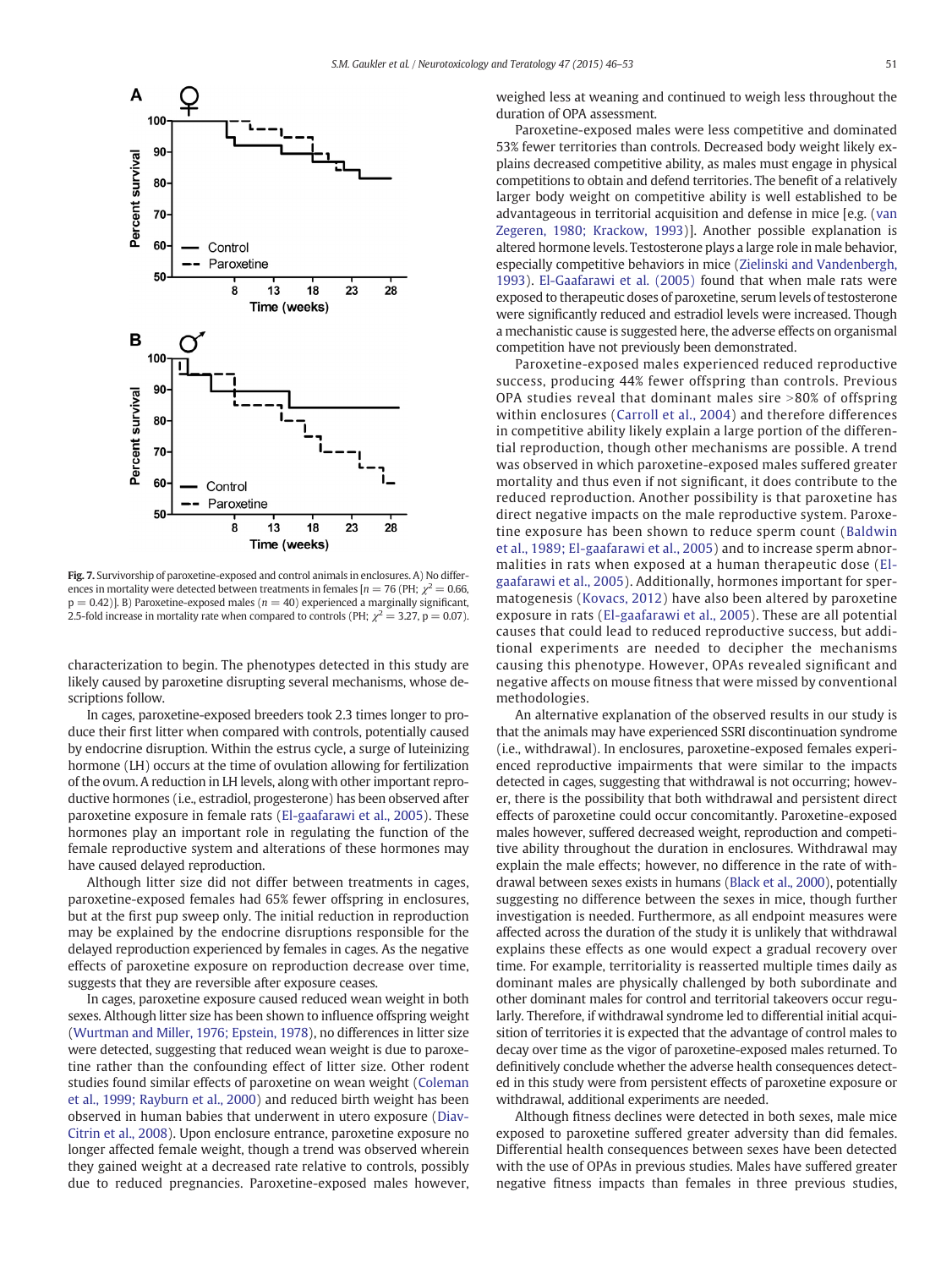<span id="page-6-0"></span>

Fig. 8. Comparison of male reproductive success relative to control counterparts from published OPA experiments. Paroxetine exposure had greater consequences on male fitness (reproductive success) when compared with cousin inbreeding, moderate sugar consumption and a selfish gene, but suffered less fitness consequences when compared to inbreeding at the sibling level ([Meagher et al., 2000; Carroll et al., 2004; Ilmonen et al., 2008;](#page-7-0) [Ruff et al., 2013\)](#page-7-0). Figure modified from [Ruff et al. \(2013\)](#page-7-0).

inbreeding at the cousin level (Ilmonen et al., 2008), inbreeding at the sibling level [\(Meagher et al., 2000](#page-7-0)) and when animals were fed a moderate sugar diet [\(Ruff et al., 2013;](#page-7-0) Fig. 8). Male mice may have been adversely affected by the paroxetine treatment more so than females due to the competitive nature of their social ecology. Since OPA studies generate the same outputs, relative fitness can be compared between treatments and for example, results from this study indicate that paroxetineexposed male fitness (i.e., reproductive success) is ~25% less than the inbred males born to parents of first cousins (Fig. 8).

### 5. Conclusions

Despite the controversial evidence of paroxetine-induced birth defects in humans, OPAs detected health consequences in mice that underwent paroxetine exposure near human therapeutic doses in utero and into early adulthood. While paroxetine-exposed females recovered from the deleterious effects after the exposure ceased, males continued to experience adverse health consequences throughout their lifetime. Although it is difficult to translate the effects detected in mice to human impacts, we can suggest that if paroxetine is toxic to mice, it likely has similar consequences in humans unless new data arises indicating a species-specific response. These risks should be considered while deciding whether or not to take paroxetine during pregnancy.

There is currently a great need for additional toxicity assessment assays that evaluate toxic substance exposure on an organismal level. The data presented here suggest OPAs can help fulfill this role and may be useful as during pharmaceutical development and if applied, have potential to increase the detection rate of harmful substances during preclinical trials. Likewise, OPAs may also have potential utility in two other divisions of toxicity assessment: 1) screening for possible environmental pollutants before humans and wildlife undergo long-term exposures under the assumption that they are safe and 2) assessing the health consequences of dietary components. However, due to the length of OPA studies, the number of animals used and the quantity of genetic analysis required it seems appropriate that OPAs be applied judiciously to substances that are of key interest such as towards differentiating between two candidate pharmaceuticals being considered for clinical trials, substances that have mixed epidemiological results in regard to human disease (like paroxetine) or substances that are likely to reach high levels in natural environments that may have unknown health consequences. Undeniably, the revelation that low dose paroxetine-exposure negatively affected weight, reproduction, competitive ability and survival is evidence that OPAs have the potential to quantify toxicities that are cryptic in other assays. These organismal phenotypes can now form the basis for investigations to discover the underlying mechanisms.

#### Author contribution

S.M.G., J.S.R., G.S.Y. and W.K.P. designed the experiment and obtained funding. S.M.G., T.G., K.A.K., T.K.U., N.M.L., E.L.Y. and L.C.M. maintained enclosures, collected data and genotyped offspring. S.M.G. analyzed the data with the help of J.S.R. S.M.G. wrote the manuscript. All authors approved and commented upon the manuscript.

Supplementary data to this article can be found online at [http://dx.](http://dx.doi.org/10.1016/j.ntt.2014.11.002) [doi.org/10.1016/j.ntt.2014.11.002.](http://dx.doi.org/10.1016/j.ntt.2014.11.002)

#### Transparency document

The [Transparency document](http://dx.doi.org/) associated with this article can be found, in the online version.

# Acknowledgments

We thank D. Tripodi for suggesting that we apply OPAs to assess pharmaceuticals; M. Bartlett, S. Eddy, D. Kircher, E. Schwab, M. Sosa, P. Wheatley and C. Young for data collection and genotyping; A. Bwika and J. Gale for animal care. The project was funded by the University of Utah's Technology Commercialization Program and was partially conducted while W. Potts was supported by NSF grant DEB 09-18969 and NIH grant R01-GM109500. S. Gaukler was supported by an NSF GK-12 Educational Outreach Fellowship (DGE 08-41233).

#### References

- Baldwin J, Davidson E, Pritchard A, Ridings J. The reproductive toxicology of paroxetine. Acta Psychiatr Scand 1989;80:37–9. http://dx.doi.org[/10.1111/j.1600-0447.1989.](http://dx.doi.org/10.1111/j.1600-0447.1989.tb07167.x) [tb07167.x.](http://dx.doi.org/10.1111/j.1600-0447.1989.tb07167.x)
- Bérard A, Ramos E, Rey E, Blais L, St-André M, Oraichi D. First trimester exposure to paroxetine and risk of cardiac malformations in infants: the importance of dosage. Birth Defects Res B Dev Reprod Toxicol 2007;80:18–27. http://dx.doi.org[/10.1002/](http://dx.doi.org/10.1002/bdrb.20099) bdrb.20099
- Black K, Shea C, Dursun S, Kutcher S. [Selective serotonin reuptake inhibitor discontinua](http://refhub.elsevier.com/S0892-0362(14)00182-2/rf0015)[tion syndrome: proposed diagnostic criteria. J Psychiatry Neurosci 2000;25:255](http://refhub.elsevier.com/S0892-0362(14)00182-2/rf0015)–61.
- Carroll LS, Meagher S, Morrison L, Penn DJ, Potts WK. Fitness effects of a selfish gene (the Mus t complex) are revealed in an ecological context. Evolution 2004;58:1318–28. http://dx.doi.org[/10.1554/03-544.](http://dx.doi.org/10.1554/03-544)
- Coleman FH, Christensen HD, Gonzalez CL, Rayburn WF. Behavioral changes in developing mice after prenatal exposure to paroxetine (Paxil). Am J Obstet Gynecol 1999; 181:1166–71. http://dx.doi.org[/10.1016/S0002-9378\(99\)70102-X.](http://dx.doi.org/10.1016/S0002-9378(99)70102-X)
- Cunningham CB, Ruff JS, Chase K, Potts WK, Carrier DR. Competitive ability in male house mice (Mus musculus): genetic influences. Behav Genet 2013;43:151–60. http://dx. doi.org/[10.1007/s10519-012-9577-3.](http://dx.doi.org/10.1007/s10519-012-9577-3)
- Diav-Citrin O, Shechtman S, Weinbaum D, Wajnberg R, Avgil M, Di Gianantonio E, et al. Paroxetine and fluoxetine in pregnancy: a prospective, multicentre, controlled, observational study. Br J Clin Pharmacol 2008;66:695–705. http://dx.doi.org/[10.1111/j.](http://dx.doi.org/10.1111/j.1365-2125.2008.03261.x) [1365-2125.2008.03261.x.](http://dx.doi.org/10.1111/j.1365-2125.2008.03261.x)
- Dunner DL, Dunbar GC. [Optimal dose regimen for paroxetine. J Clin Psychiatry 1992;53:](http://refhub.elsevier.com/S0892-0362(14)00182-2/rf0035) [21](http://refhub.elsevier.com/S0892-0362(14)00182-2/rf0035)–6.
- El-gaafarawi I, Hassan M, Fouad G, El-komey F. [Toxic effects of paroxetine on sexual and](http://refhub.elsevier.com/S0892-0362(14)00182-2/rf0040) [reproductive functions of rats. Egypt J Hosp Med 2005;21:16](http://refhub.elsevier.com/S0892-0362(14)00182-2/rf0040)–32.
- Ellfolk M, Malm H. Risks associated with in utero and lactation exposure to selective serotonin reuptake inhibitors (SSRIs). Reprod Toxicol 2010;30:249–60. http://dx. doi.org/[10.1016/j.reprotox.2010.04.015.](http://dx.doi.org/10.1016/j.reprotox.2010.04.015)
- Epstein H. [The effect of litter size on weight gain in mice. J Nutr 1978;108:120](http://refhub.elsevier.com/S0892-0362(14)00182-2/rf0050)–3.
- FDA. Public Health Advisory: Paroxetine. Accessed March 2014 [http://www.fda.gov/](http://www.fda.gov/Drugs/DrugSafety/PostmarketDrugSafetyInformationforPatientsandProviders/DrugSafetyInformationforHeathcareProfessionals/PublicHealthAdvisories/ucm051731.htmhttp://www.fda.gov) [Drugs/DrugSafety/PostmarketDrugSafetyInformationforPatientsandProviders/](http://www.fda.gov/Drugs/DrugSafety/PostmarketDrugSafetyInformationforPatientsandProviders/DrugSafetyInformationforHeathcareProfessionals/PublicHealthAdvisories/ucm051731.htmhttp://www.fda.gov) [DrugSafetyInformationforHeathcareProfessionals/PublicHealthAdvisories/](http://www.fda.gov/Drugs/DrugSafety/PostmarketDrugSafetyInformationforPatientsandProviders/DrugSafetyInformationforHeathcareProfessionals/PublicHealthAdvisories/ucm051731.htmhttp://www.fda.gov) [ucm051731.htmhttp://www.fda.gov](http://www.fda.gov/Drugs/DrugSafety/PostmarketDrugSafetyInformationforPatientsandProviders/DrugSafetyInformationforHeathcareProfessionals/PublicHealthAdvisories/ucm051731.htmhttp://www.fda.gov), 2005.
- GSK. Paxil (paroxetine hydrochloride) Tablets and Oral Suspension. Accessed March 2014 [http://www.apotex.com/us/en/products/downloads/pil/paxil\\_irtb\\_ins.pdf,](http://www.apotex.com/us/en/products/downloads/pil/paxil_irtb_ins.pdf) 2013.
- Ilmonen P, Penn DJ, Damjanovich K, Clarke J, Lamborn D, Morrison L, et al. Experimental infection magnifies inbreeding depression in house mice. J Evol Biol 2008;21:834–41. http://dx.doi.org[/10.1111/j.1420-9101.2008.01510.x.](http://dx.doi.org/10.1111/j.1420-9101.2008.01510.x)
- Kalinowski ST, Taper ML, Marshall TC. Revising how the computer program CERVUS accommodates genotyping error increases success in paternity assignment. Mol Ecol 2007;16:1099–106. http://dx.doi.org[/10.1111/j.1365-294X.2007.03089.x.](http://dx.doi.org/10.1111/j.1365-294X.2007.03089.x)
- Källén BAJ, Otterblad Olausson P. Maternal use of selective serotonin re-uptake inhibitors in early pregnancy and infant congenital malformations. Birth Defects Res A Clin Mol Teratol 2007;79:301–8. http://dx.doi.org/[10.1002/bdra.20327.](http://dx.doi.org/10.1002/bdra.20327)
- Kovacs W. [In: Kovacs W, Ojeda S, editors. Textbook of endocrine physiology. 6th ed. New](http://refhub.elsevier.com/S0892-0362(14)00182-2/rf0160) [York: Oxford University Press, Inc.; 2012. p. 239](http://refhub.elsevier.com/S0892-0362(14)00182-2/rf0160)–63.
- Krackow S. The effect of weaning weight on offspring fitness in wild house mice (Mus musculus domesticus): a preliminary study. Ethology 1993;95:76–82. http://dx.doi. org[/10.1111/j.1439-0310.1993.tb00458.x.](http://dx.doi.org/10.1111/j.1439-0310.1993.tb00458.x)